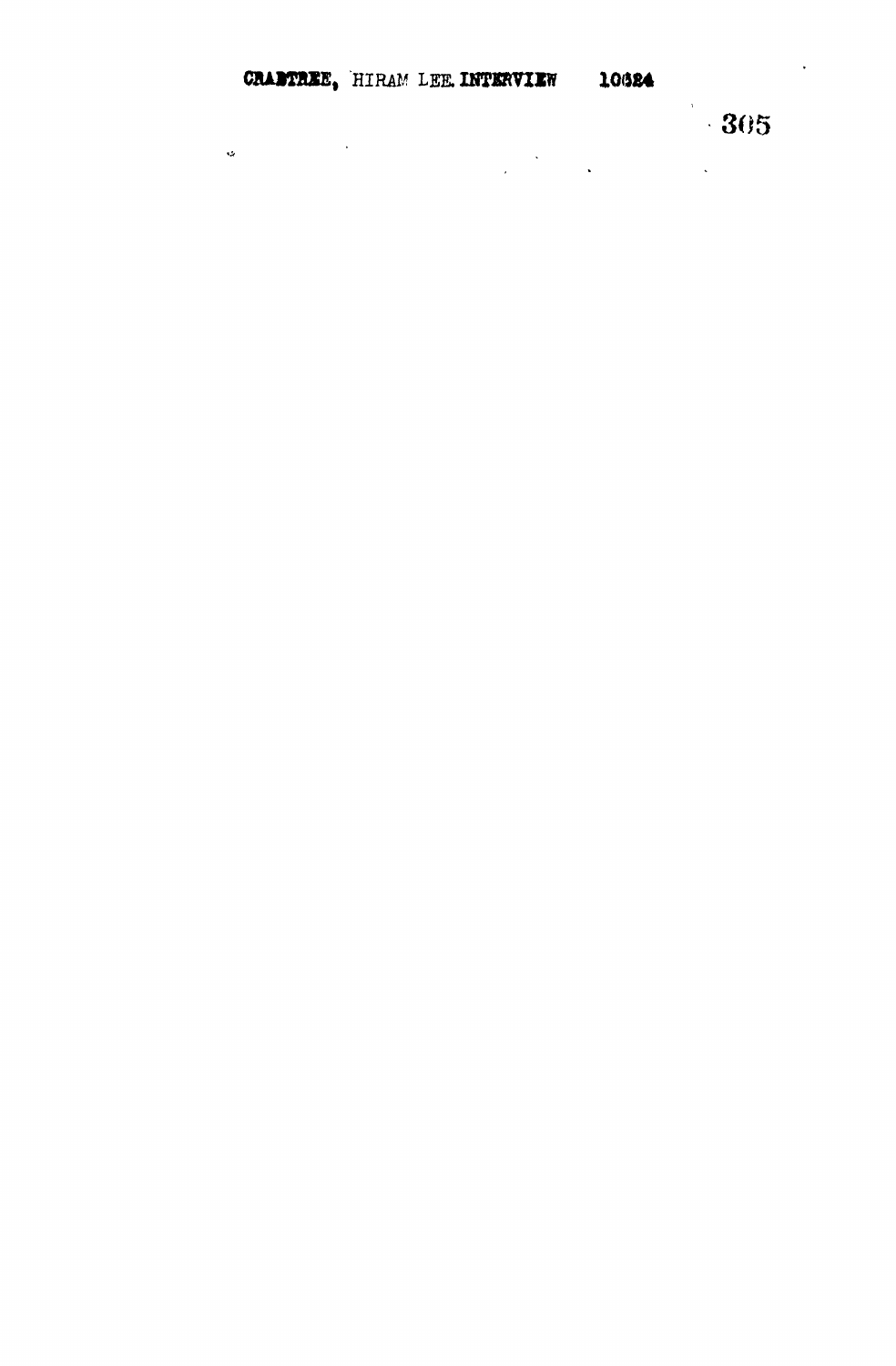|                                                       | $-11 -$                                                                                                                                                                                                      | Form $D-(S-149)$    |
|-------------------------------------------------------|--------------------------------------------------------------------------------------------------------------------------------------------------------------------------------------------------------------|---------------------|
|                                                       | LEGEND & STORY FORM<br>WORKS PROGRESS ADMINISTRATION<br>Indian-Pioncer History Project for Oklahoma<br>CRABIREE, HIRAM LEE INTERVIEW.                                                                        | 306<br>10624.       |
|                                                       | Bessie L. Thomas.<br>Field worker's name April 23, 1938.<br>193                                                                                                                                              |                     |
| 1.                                                    | This logond was <b>Hiram. Lee Crabtree.</b><br>This ignored from (name) Cache, Oklahoms.<br>$\mathbf{D}$<br>$\overline{c}$ $\overline{x}$<br>Adress<br>This person is (male or female) White, Negro, Indian, |                     |
| 2.                                                    | If Indian, give tribe<br>.<br>Maaadan Waliogu Qabiyihiyamadu Willigus Maandhiyiyaya williyaanadiisiin qadaamiiniyya xiyiisiin xanabar 400 qubma                                                              |                     |
|                                                       | O.<br>÷.                                                                                                                                                                                                     |                     |
| $\tilde{\mathbf{u}}$<br>$\alpha$ is a set of $\alpha$ | Write out the legend or story as completely as possible. Use bienk<br>sheets and attach firmly to this form. Number of sheets                                                                                |                     |
|                                                       | $\mathbf{q} = \left( \begin{array}{ccc} 0 & 0 & 0 \\ 0 & 0 & 0 \\ 0 & 0 & 0 \end{array} \right)$<br>$\sim 2.1$                                                                                               | Ð<br>$\mathbf{c}$ . |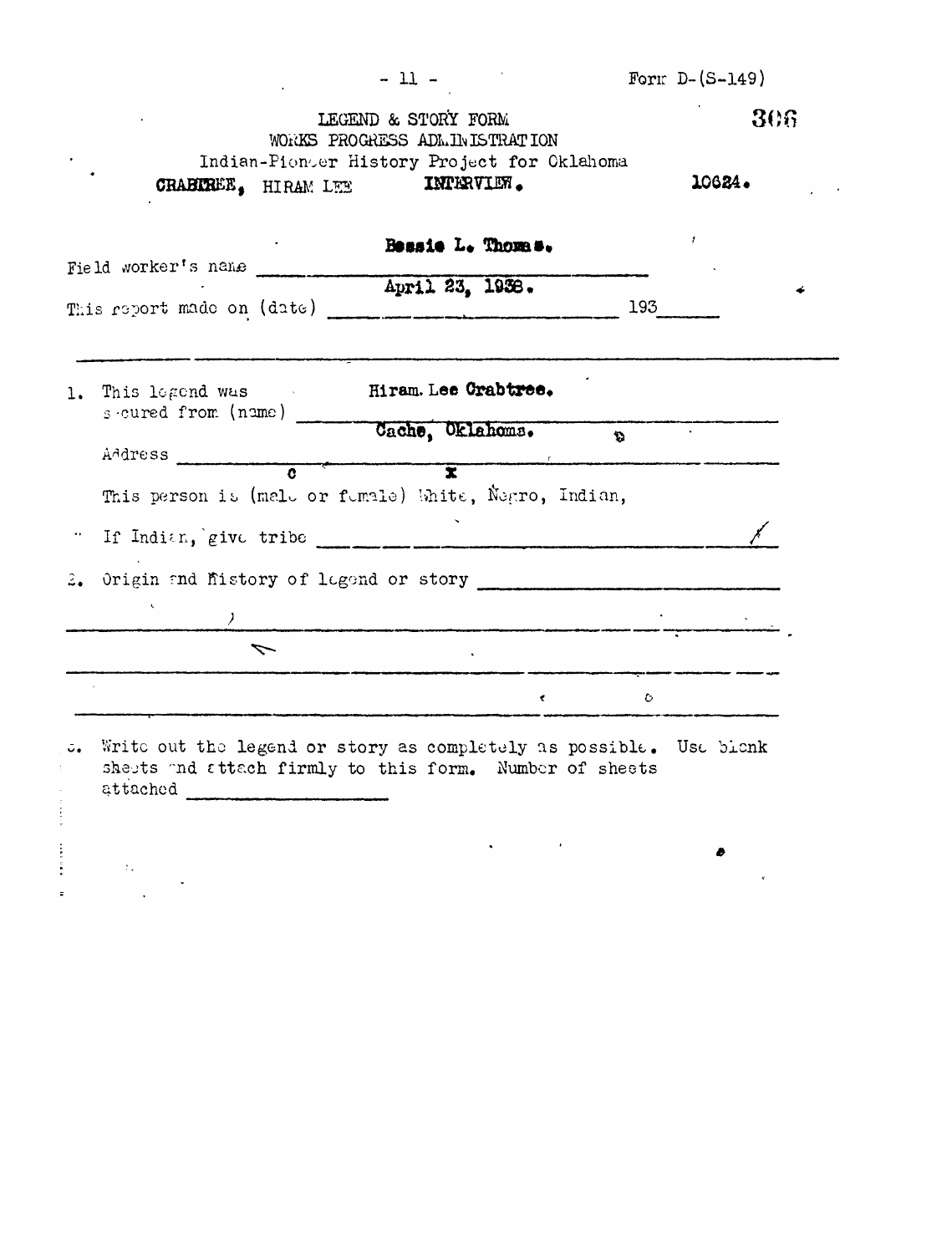INTERVIEW.

10624.

Bessie L. Thomas. Investigator. Apr. 33, 1938.

## Interview With Hiram Lee Crabtree, Cache, Oklahoma.

I was born in Mason County, Texas, in 1886 and lived there with my parents until I'was ten. My father and my grandfather ran the H [ ] Ranch sbout fifteen years.

My job was wrangling horses for the cowboys on this There were about eighteen cowboys. I had to saddle ranch. their horses every morning, unsaddle then at night, feed and water then, curry then, turn them wt for the night, except I very stormy weather. Sometimes, when the snow was deep, they were kept up in the correl during the night. I made enough money this way to buy all my clothes and school books. The boys would give me nickles, pennies, and dimes for standing on my head and singing, or turning somersaults.

We left Texas in 1896, moving in wagons drawn by mules and horses. We were sixty-five days on this trip. camping out at night, putting wegons in a circle, for protection from possible attacks from the Indiana or wild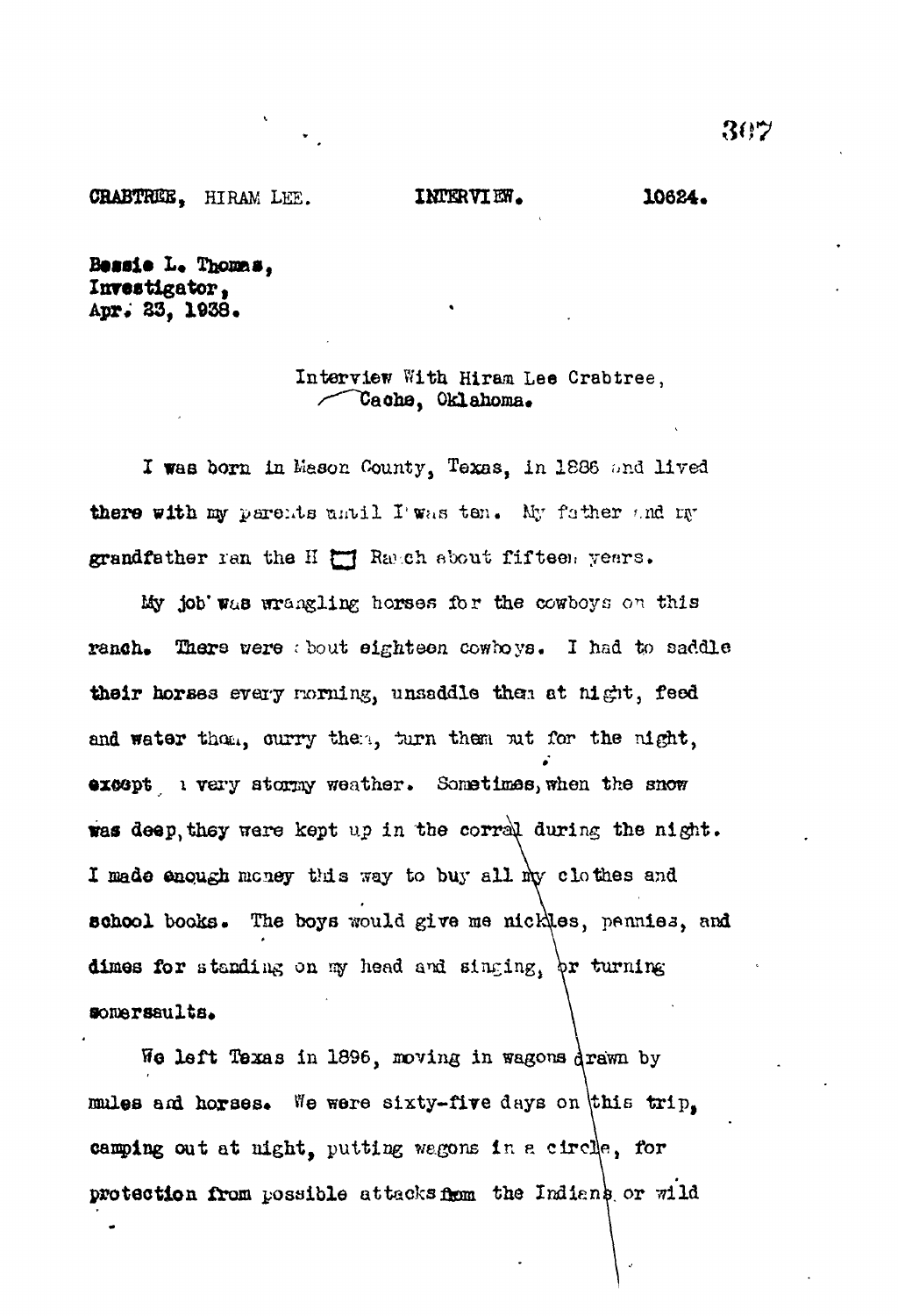## CRABIREE, HIRAM LEE INTERVIEW. 10824.

 $-2-$ 

animals. Father had been wanting for weeks to come to Oklahoma Territory where there was an abundance of native grass end water for cattle and horses. My father always had a lot of horses, raising most of them himself. He was considered a good stcckraiu After reaching CIJLahonn Territory we canned during the opening where Sentinel is today.

We brought with us, from Texas, two hurd rod 'd fifty wild horses. It meent a lot of work and worry bringing them through. One might after we had been on the road for twenty-five days the horses stanpeded. One horse in that whole herd was killed by running into a wire fence: We came by way of El (Paso, turning east there. The horses cioaaed the Pease River, swimming part of the distance across. We crossed at Vernon, taking two days to get them across the swinging bridge. The first day we started trying to drive them across and we worked from early morning until  $dark*$  We would get a bunch started across and then they would kick, bite, and try to stomp each other, some would be knocked down, others piling on top of them. Some would try to jump over the bridge railing. We reached Sentinel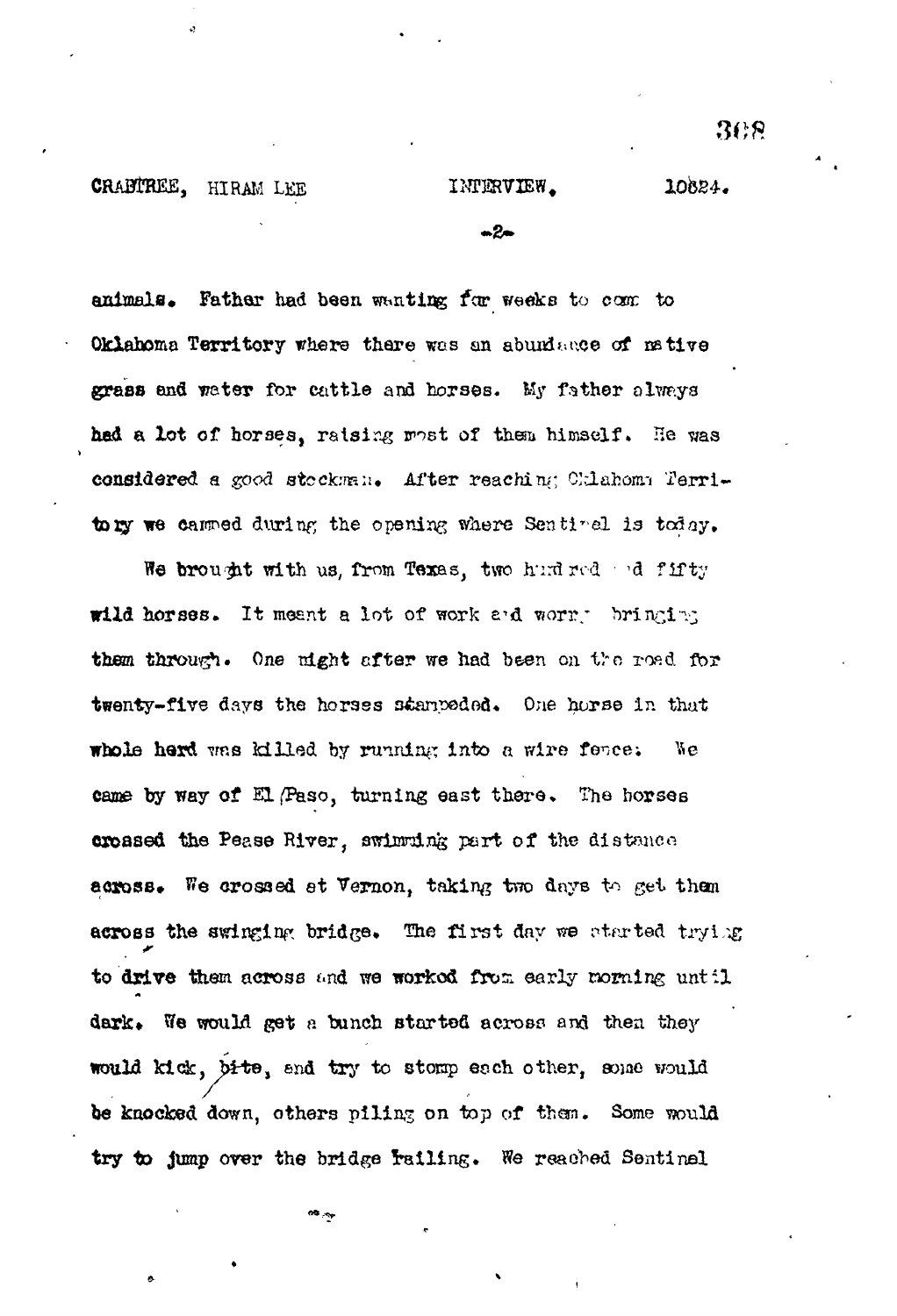# CRABTREE, HIRAM LEE **INTERVIEW.** 10624.

October 20, 1896, end in January, 1897, there came an awful snow storm which lasted twenty days; we lost one hundred head during,this storm. It snowed and drifted so the first night we just could not find them <sup>41</sup> the next day, and the one hundred head froze to death.

فلاعيتها

Father got dissatisfied and we went back to Indian *j* **15,** Territory. We came down by where Hobart is today, following the one road which ren close to Quannah Parker's place near the foot of the mountains. We camped one night it juanah's place. The Indians ran off all our horses during the night, but Father and the helpers got them back the next day. We went from Fort Sill to Marlow and then moved to Bear Creek<sub>J</sub> where Doyle stands today, and stayed there until 1898. We moved from there to Baily and lived there until 1907. I worked for Cochran and Silverstine, wrangling horses for seven years, then worked on the ranch of Hick Harrison for four years. In 1902 we brought a bunch of about fifteen hundred cattle from the Arbuckle Mountains to the Kannichi Mountains and shipped them to Kansas City where they were sold for beef. The cattle in those days were always fat.

309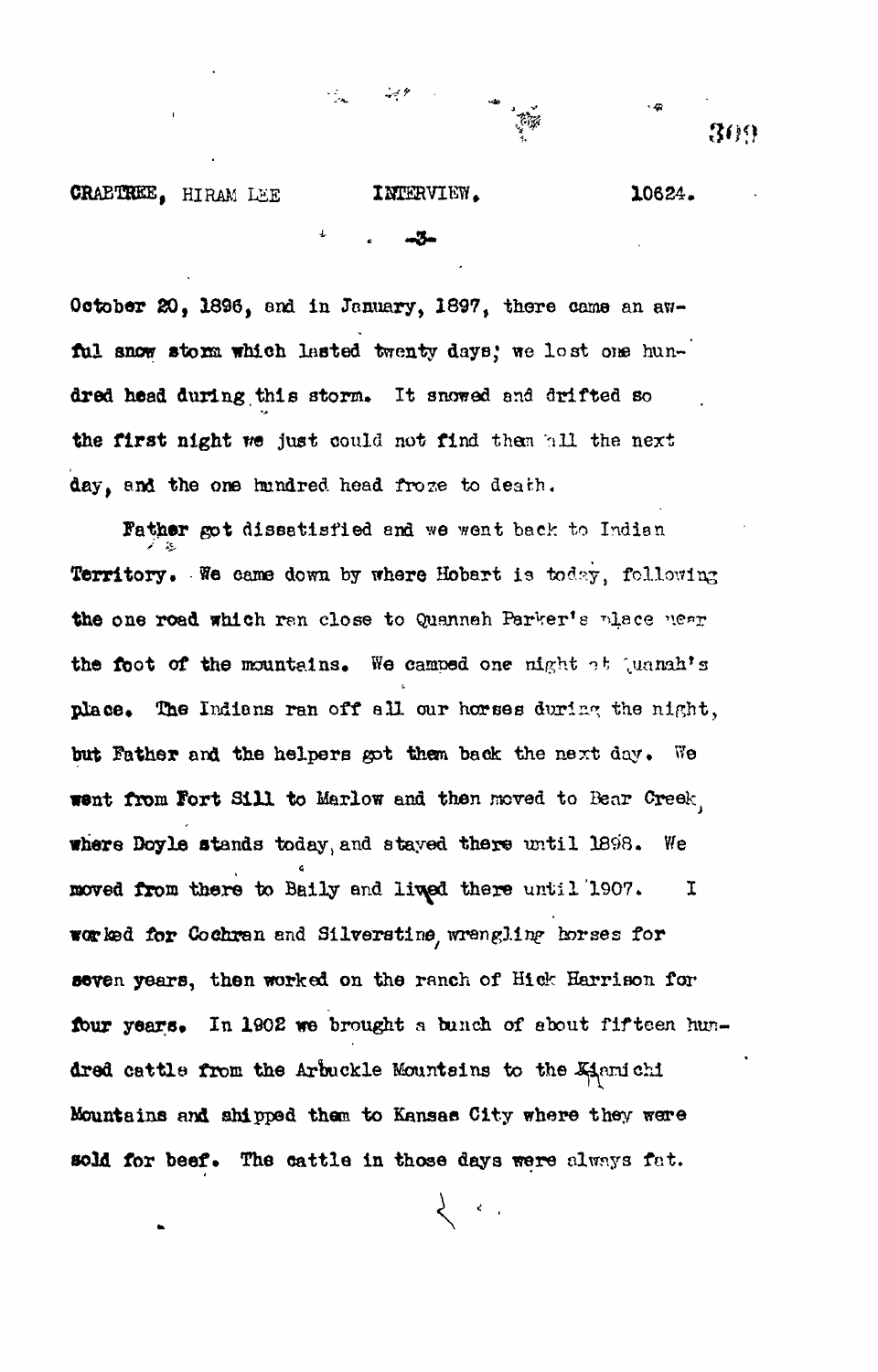```
CRABIREE, "HIRAM LEE INTERVIEW. 10624.
```
In the full of 1900 Swift and Company bought fifteen hundred head of cattle from Mr. Harrison which we were to deliver at Kansas City. On this trip there were fourteen cowboys and one chuck tagon. After two days travel we crossed the Washita where Lindsay is located today. Crossing the river we camped in a little valley. Seven of us stood guard all night. A storm came up about two thirty in the morning, from the northwest, and the herd stampeded. One L cowboy had to dive in a ditch close up against the bank and the cattle went on over him, he cane out unscratched but scared blue. Some of us, while on guard duty, were about five miles from camp. It took two days to round up the cattle. We were on the road fifteen days.

We were camped at Sulphur in the spring of 1901. One morning I went out after the saddle horses and saw three horse thieves running them off. The horses wore found mear Ada. At the time, Cris Madsen was coming whrowch the country and Mr. Harrison saw him and told him about losing the horses. Nothing was said that night when Mr. Harrison came home but in a few days after that we cowboys who were at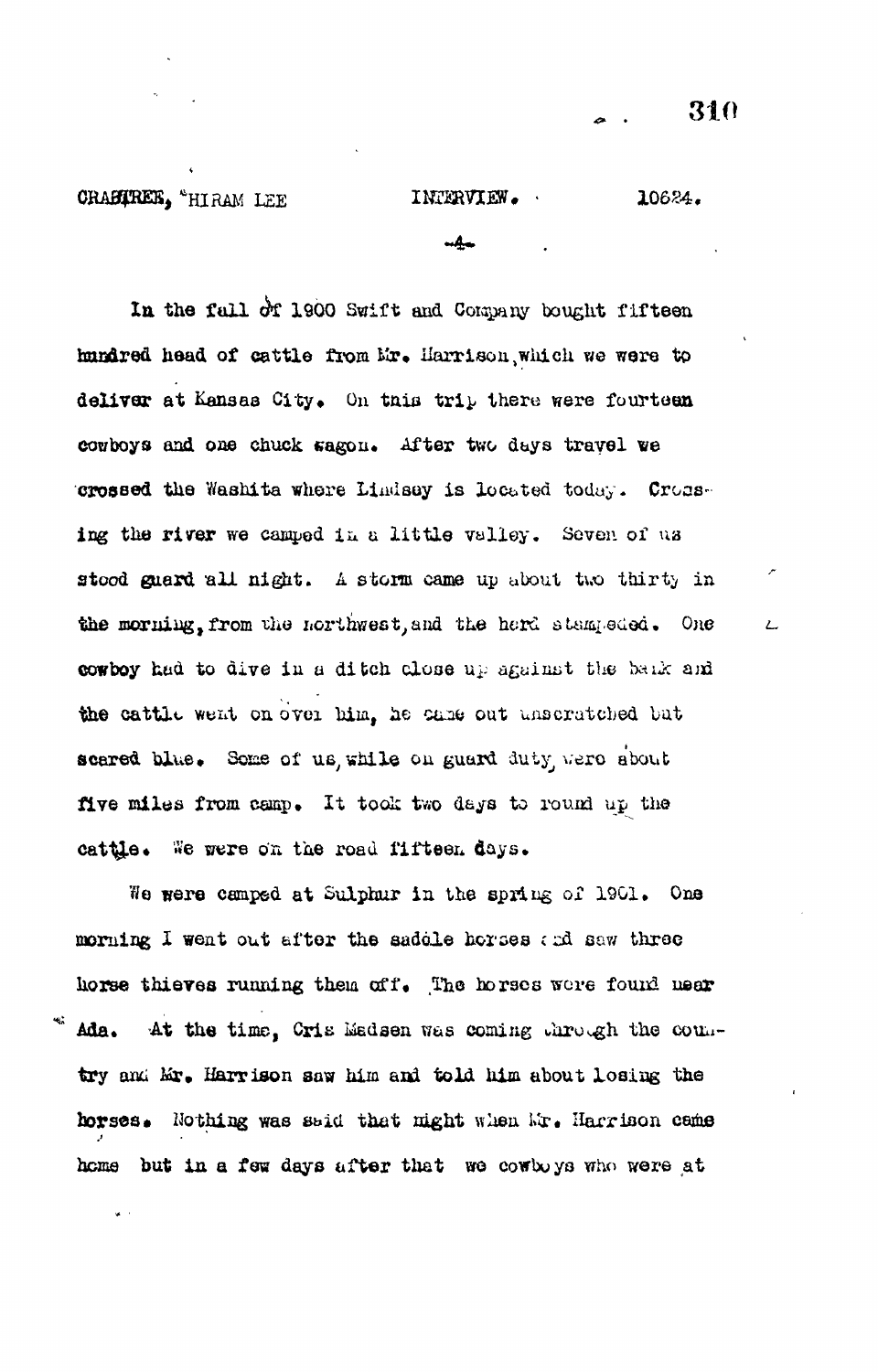### CRABIREE. HIRAM LEE

INTIRVIEW.

10614.

$$
5 -
$$

home at the time "understood" that there had been a "neck tie party". Me stayed at Sulphur about twenty days, came back to Marlow about June 21, and shipped cattle on to Kansas City. four of the cowboys going with the cattle car.

Mr. Madsen came to my futher's home when we lived in Bailey, in 1901, looking for three horse thieven. He and his deputy, Mr. Mitchell, caught them at Bear Creek. Mo of them were put in a two-horse hack, handcaffed together. It was after night and very dark so while the deputy was driving the hack the boys slid out the back end of the hack and ran off across the grairie. The deguty tied the team and took after them. On account of the durkness the deputy fell in a prairie-dog hole and broke his leg. The had to spend the rest of the night there on the plains and suffered untold misery with his broken leg. Mr. Madsen came on to our place and got me to go back and look for his deputy. I could not find him that night, had no idea just where to look. The night was so dark I could not see two feet ahead. I yelled and called until I was hoarse by morning. I

311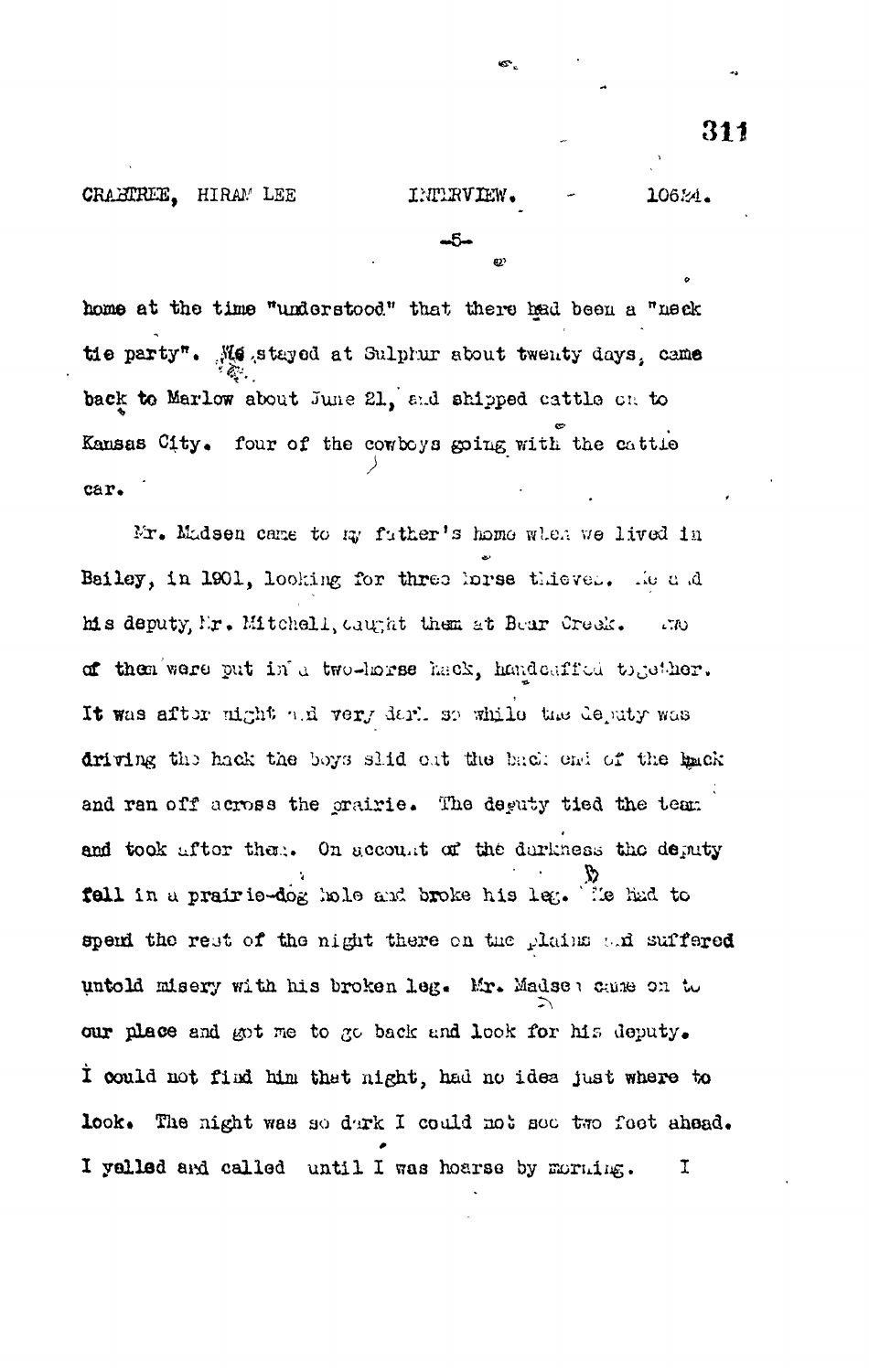مسر

hunted next morning until about ten o'clock before X found him. Then located him by the report of his pistol which he had fired several times to attract attention. He was down in a little swag, close to a mesquite bush. He had saved one bullet for himself as he had begun to think no one was over going to find him and said he could not have stood the torture much longer. I rode back home on my horse as fast as I could go, got one of my Mother's featherbeds, put it in a hack and hauled Mr. Metcalf to Marlow to get medical aid.

The two thieves went on and rede a blacksmith, at Pearl on Fish Creek, file off the handcuffs. Chris took the one he had on to Chickasha where he got a term of five years. The other two were never caught again to my knowledge.

We were in the little pasture in 1904. I was working for Ed Thompson and the #ade boys; we rounded up and shipped about three thousand head of cattle to the Kansas City market. One morning, we were bringing a bunch of cattle into Marlow, we held them out one and a half miles west, where Klondike was, camped and ate dinner then that same day we went down to the Lion Saloon. As we rode up we heard two